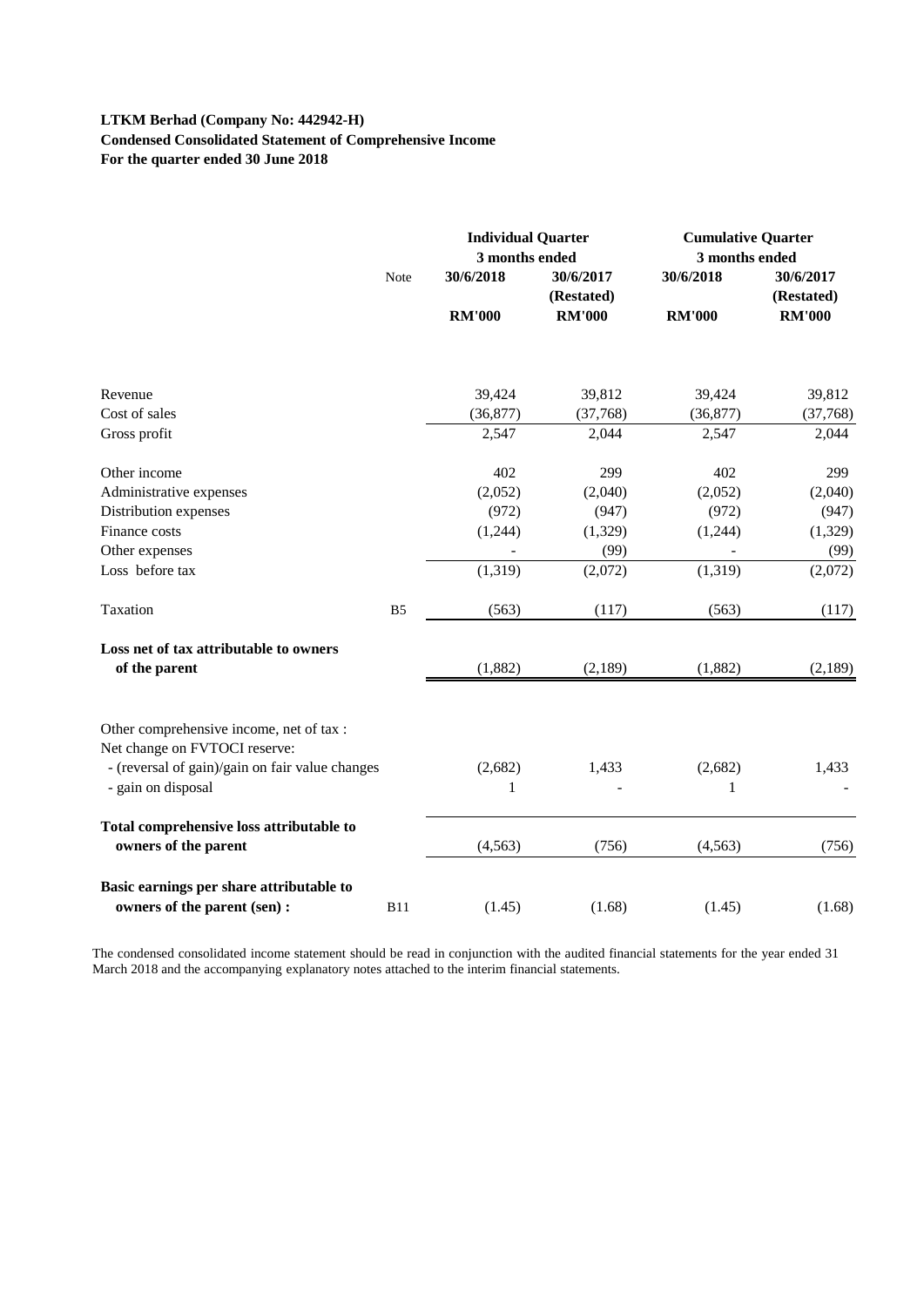# **LTKM Berhad (Company No: 442942-H) Condensed Consolidated Statement of Financial Position**

 **As at 30 June 2018**

|                                               |               | As at           | As at                       | As at                      |  |
|-----------------------------------------------|---------------|-----------------|-----------------------------|----------------------------|--|
|                                               | Note          | 30 June 2018    | 31 March 2018<br>(Restated) | 1 April 2017<br>(Restated) |  |
|                                               |               | <b>RM'000</b>   | <b>RM'000</b>               | <b>RM'000</b>              |  |
| <b>ASSETS</b>                                 |               |                 |                             |                            |  |
| <b>Non-current assets</b>                     |               |                 |                             |                            |  |
| Property, plant and equipment                 |               | 95,558          | 97,440                      | 97,282                     |  |
| Investment properties                         |               | 103,295         | 103,295                     | 103,295                    |  |
| Land held for development                     |               | 39,102          | 34,803                      | 33,758                     |  |
| <b>Biological</b> assets                      |               | 298             | 303                         | 324                        |  |
| Deferred tax assets                           |               |                 |                             | 124                        |  |
| Investment securities                         |               | 25,023          | 27,424                      | 35,705                     |  |
|                                               |               | 263,276         | 263,265                     | 270,488                    |  |
| <b>Current assets</b>                         |               |                 |                             |                            |  |
| <b>Biological</b> assets                      |               | 14,689          | 15,659                      | 15,942                     |  |
| Inventories                                   |               | 17,132          | 20,015                      | 16,431                     |  |
| Trade receivables                             |               | 10,597          | 10,558                      | 8,813                      |  |
| Other receivables                             |               | 4,269           | 4,140                       | 5,683                      |  |
| Prepayments                                   |               | 202             | 232                         | 293                        |  |
| Tax recoverables                              |               | 287             | 332                         | 337                        |  |
| Cash and bank balances                        |               | 21,553          | 30,885                      | 26,490                     |  |
|                                               |               | 68,729          | 81,821                      | 73,989                     |  |
| <b>TOTAL ASSETS</b>                           |               | 332,005         | 345,086                     | 344,477                    |  |
| <b>EQUITY AND LIABILITIES</b>                 |               |                 |                             |                            |  |
| Attributable to equity holders of the parent  |               |                 |                             |                            |  |
| Share capital                                 |               | 65,052          | 65,052                      | 65,052                     |  |
| Reserves                                      |               | 163,354         | 167,917                     | 173,864                    |  |
| <b>Total equity</b>                           |               | 228,406         | 232,969                     | 238,916                    |  |
|                                               |               |                 |                             |                            |  |
| <b>Non-current liabilities</b>                | B7            | 60,962          | 62,564                      | 65,161                     |  |
| <b>Borrowings</b><br>Deferred tax liabilities |               |                 |                             |                            |  |
|                                               |               | 6,292<br>67,254 | 7,270<br>69,834             | 7,572<br>72,733            |  |
|                                               |               |                 |                             |                            |  |
| <b>Current liabilities</b>                    |               |                 |                             |                            |  |
| Trade payables                                |               | 5,038           | 7,755                       | 5,498                      |  |
| Other payables                                |               | 5,604           | 4,204                       | 5,954                      |  |
| Dividend payable                              |               |                 | 1,301                       | 1,952                      |  |
| <b>Borrowings</b>                             | $\mathbf{B}7$ | 25,666          | 28,563                      | 19,290                     |  |
| Taxation                                      |               | 37              | 460                         | 134                        |  |
|                                               |               | 36,345          | 42,283                      | 32,828                     |  |
| <b>Total liabilities</b>                      |               | 103,599         | 112,117                     | 105,561                    |  |
| <b>TOTAL EQUITY AND LIABILITIES</b>           |               | 332,005         | 345,086                     | 344,477                    |  |

The condensed consolidated balance sheet should be read in conjunction with the audited financial statements for the year ended 31 March 2018 and the accompanying explanatory notes attached to the interim financial statements.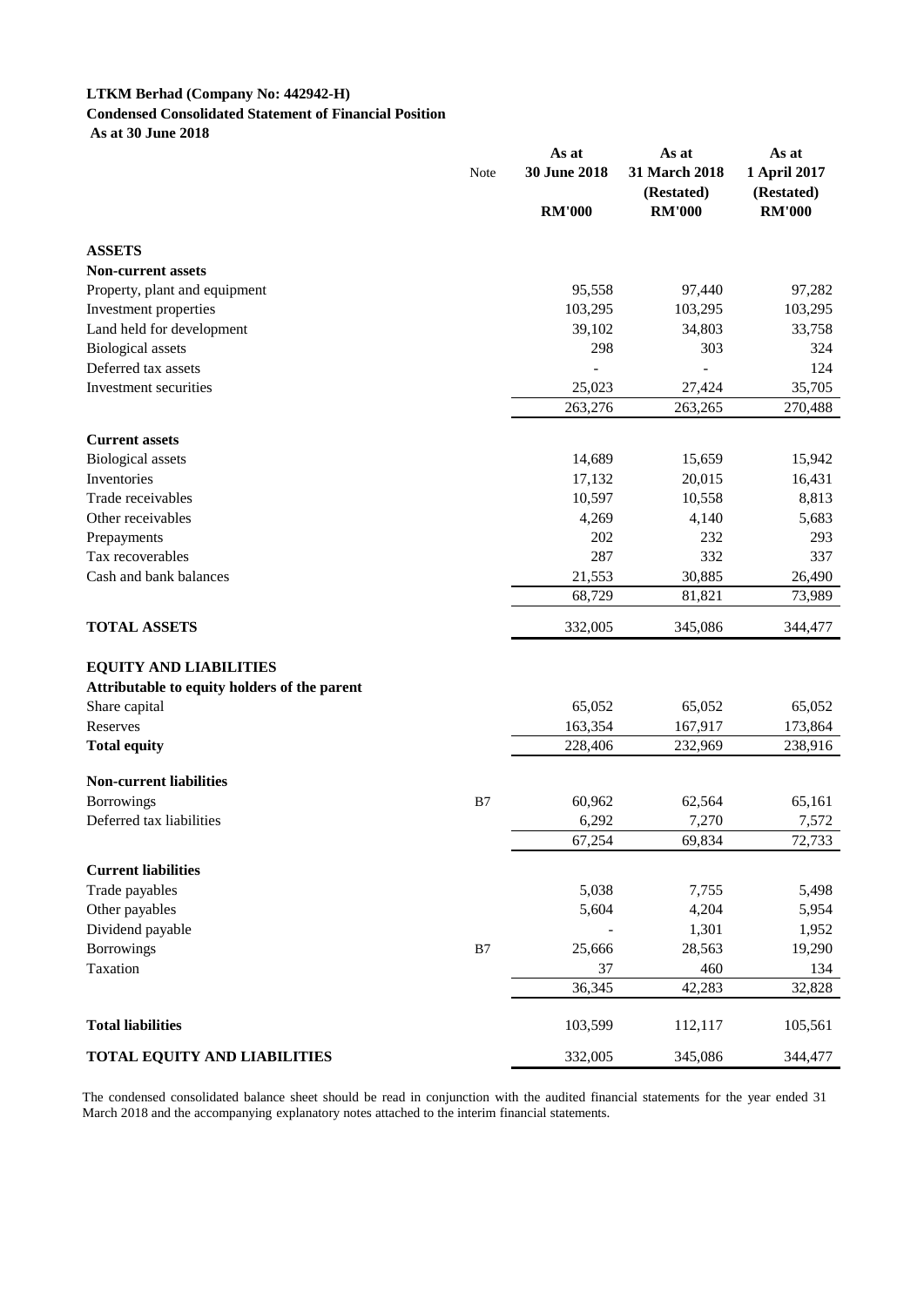#### **LTKM Berhad (Company No: 442942-H) Condensed Consolidated Statements of Changes in Equity For the quarter ended 30 June 2018**

|                                          |                                   |                                                  |                                                    |                                                                                        |                                         | (Distributable)                      |                                  |
|------------------------------------------|-----------------------------------|--------------------------------------------------|----------------------------------------------------|----------------------------------------------------------------------------------------|-----------------------------------------|--------------------------------------|----------------------------------|
| 3 months ended 30 June 2018              | Share<br>capital<br><b>RM'000</b> | Asset<br>revaluation<br>reserve<br><b>RM'000</b> | Available<br>-for-sale<br>reserve<br><b>RM'000</b> | Fair Value<br>Through Other<br>Comprehensive<br><b>Income Reserve</b><br><b>RM'000</b> | <b>ESOS</b><br>reserve<br><b>RM'000</b> | Retained<br>profits<br><b>RM'000</b> | Total<br>equity<br><b>RM'000</b> |
| At 1 April 2018 (As previously stated)   | 65,052                            | 37,295                                           | 1,080                                              |                                                                                        | 399                                     | 127,806                              | 231,632                          |
| Effects of the adoption of MFRS          |                                   | (37,295)                                         | (1,080)                                            | 1,467                                                                                  |                                         | 38,245                               | 1,337                            |
| Balance as at 1 April 2018 (As restated) | 65,052                            |                                                  |                                                    | 1,467                                                                                  | 399                                     | 166,051                              | 232,969                          |
| <b>Total comprehensive loss</b>          |                                   |                                                  |                                                    | (2,681)                                                                                | $\sim$                                  | (1,882)                              | (4,563)                          |
| At 30 June 2018                          | 65,052                            | $\overline{\phantom{a}}$                         | $\overline{\phantom{a}}$                           | (1,214)                                                                                | 399                                     | 164,169                              | 228,406                          |
| 3 months ended 30 June 2017              |                                   |                                                  |                                                    |                                                                                        |                                         |                                      |                                  |
| At 1 April 2017 (As previously stated)   | 65,052                            | 37,310                                           | 7,416                                              |                                                                                        |                                         | 127,864                              | 237,642                          |
| Effects of the adoption of MFRS          | $\blacksquare$                    | (37,310)                                         | (7, 416)                                           | 7,416                                                                                  | ÷,                                      | 38,584                               | 1,274                            |
| Balance as at 1 April 2017 (As restated) | 65,052                            | $\equiv$                                         | $\overline{\phantom{a}}$                           | 7,416                                                                                  | $\equiv$                                | 166,448                              | 238,916                          |
| Total comprehensive income/(loss)        |                                   |                                                  |                                                    | 1,433                                                                                  | ÷,                                      | (2,189)                              | (756)                            |
| At 30 June 2017                          | 65,052                            | $\sim$                                           | $\overline{\phantom{a}}$                           | 8,849                                                                                  | $\equiv$                                | 164,259                              | 238,160                          |

<--------------------------------Attributable to equity holders of the parent-------------------------------->

The condensed consolidated statement of changes in equity should be read in conjunction with the audited financial statements for the year ended 31 March 2018 and the accompanying explanatory notes attached to the interim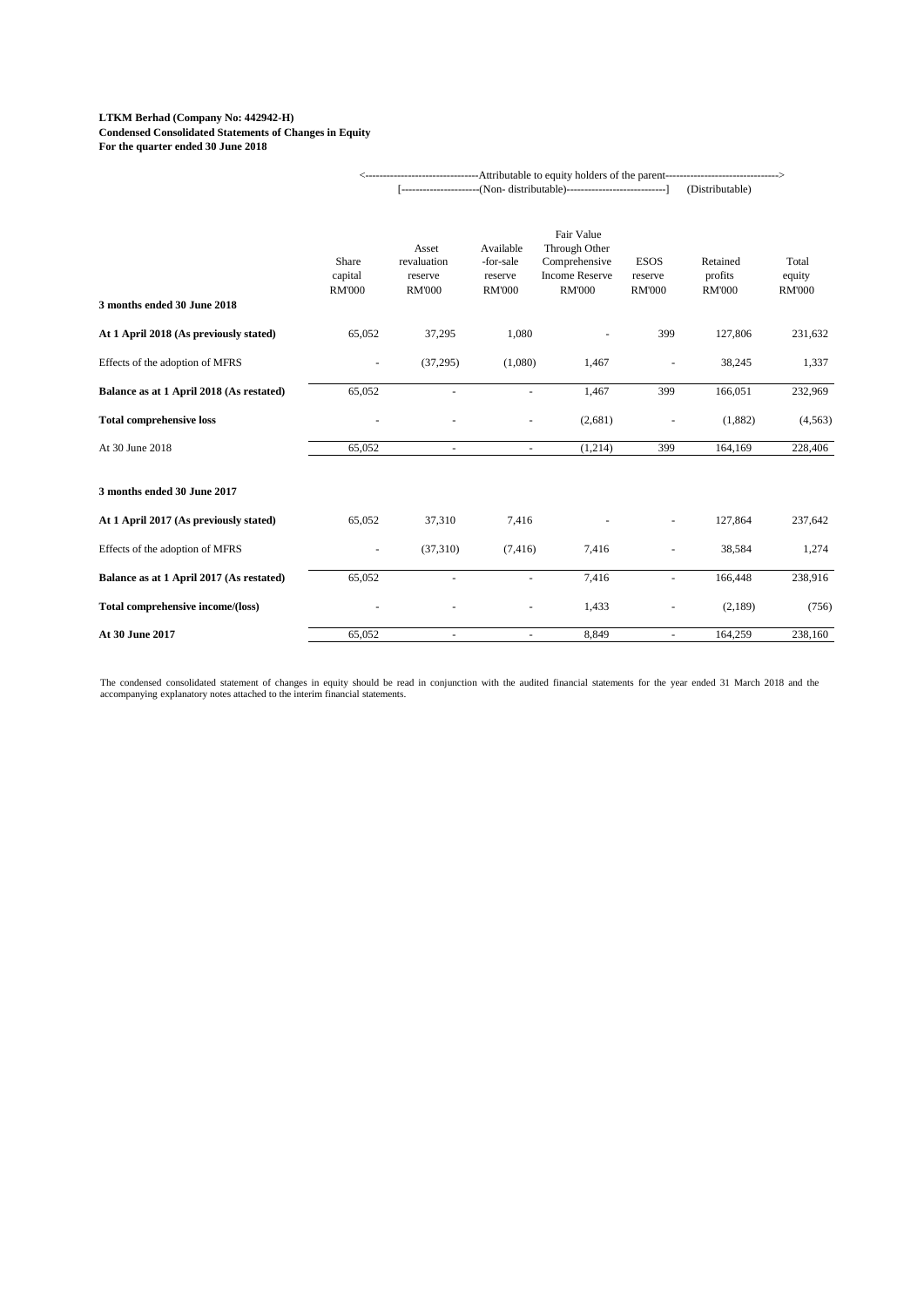### **LTKM Berhad (Company No: 442942-H)**

#### **Condensed Consolidated Statement of Cash Flows**

|                                                                | 3 months ended 30 June |                 |  |
|----------------------------------------------------------------|------------------------|-----------------|--|
|                                                                | 2018                   | 2017            |  |
|                                                                | <b>RM'000</b>          | <b>RM'000</b>   |  |
|                                                                |                        | <b>Restated</b> |  |
| <b>CASH FLOW FROM OPERATING ACTIVITIES</b>                     |                        |                 |  |
| Loss before tax                                                | (1,319)                | (2,072)         |  |
| Adjustment for non-cash flow                                   |                        |                 |  |
| Depreciation of property, plant & equipment                    | 1,942                  | 1,769           |  |
| Amortisation of biological assets                              | 5                      | 5               |  |
| Gain on disposal of of property, plant and equipment           | (47)                   |                 |  |
| Fair value loss arising from biological assets - livestock     | 521                    | 935             |  |
| Fair value (gain)/loss arising from produce inventories - eggs | (42)                   | 40              |  |
| Unrealised (gain)/loss on foreign exchange                     | (26)                   | 99              |  |
| Dividend income from investment securities                     | (108)                  | (127)           |  |
| Interest expense                                               | 1,244                  | 1,329           |  |
| Interest income                                                | (84)                   | (84)            |  |
| Operating profit before working capital changes                | 2,086                  | 1,894           |  |
| Working capital changes in:                                    |                        |                 |  |
| Land held for development                                      | (4,299)                | (32)            |  |
| <b>Biological</b> assets                                       | 449                    | (1,124)         |  |
| <b>Inventories</b>                                             | 2,925                  | (8,012)         |  |
| Receivables                                                    | (128)                  | 692             |  |
| Payables                                                       | (2, 448)               | (573)           |  |
| Cash used in operating activities                              | (1,415)                | (7,155)         |  |
| Net taxes paid                                                 | (784)                  | (1,328)         |  |
| Interest paid                                                  | (1,244)                | (1,329)         |  |
| Net cash used in operating activities                          | (3, 443)               | (9,812)         |  |
|                                                                |                        |                 |  |
| <b>CASH FLOW FROM INVESTING ACTIVITIES</b>                     |                        |                 |  |
| Purchase of:                                                   |                        |                 |  |
| Property, plant & equipment                                    | (59)                   | (2,223)         |  |
| Investment securities                                          | (300)                  | (210)           |  |
| Proceeds from disposal of:                                     |                        |                 |  |
| Property, plant and equipment                                  | 47                     |                 |  |
| Investment securities                                          | 31                     | 68              |  |
| Interest received                                              | 84                     | 84              |  |
| Dividend received from investment securities                   | 108                    | 127             |  |
| Net cash used in investing activities                          | (89)                   | (2,154)         |  |
|                                                                |                        |                 |  |
| CASH FLOW FROM FINANCING ACTIVITIES<br>Dividends paid          |                        |                 |  |
|                                                                | (1,301)                | (1,952)         |  |
| Net repayment of term loans                                    | (1,730)                | (1,507)         |  |
| Net (repayment)/drawdown of other bank borrowings              | (2,769)                | 9,668           |  |
| Net cash (used in)/generated from financing activities         | (5,800)                | 6,209           |  |
| Net change in cash and cash equivalents                        | (9, 332)               | (5,757)         |  |
| Cash and cash equivalents at 1 April                           | 30,885                 | 26,490          |  |
| Cash and cash equivalents at end of the period                 | 21,553                 | 20,733          |  |
| Cash and cash equivalents comprise the following amounts:-     |                        |                 |  |
| Deposits with licensed banks                                   | 13,036                 | 6,982           |  |
| Cash on hand and at bank                                       | 8,517                  | 13,751          |  |
| Cash and bank balances                                         | 21,553                 | 20,733          |  |
|                                                                | 21,553                 | 20,733          |  |
|                                                                |                        |                 |  |

The condensed consolidated cash flow statement should be read in conjunction with the audited financial statements for the year ended 31 March 2018 and the accompanying explanatory notes attached to the interim financial s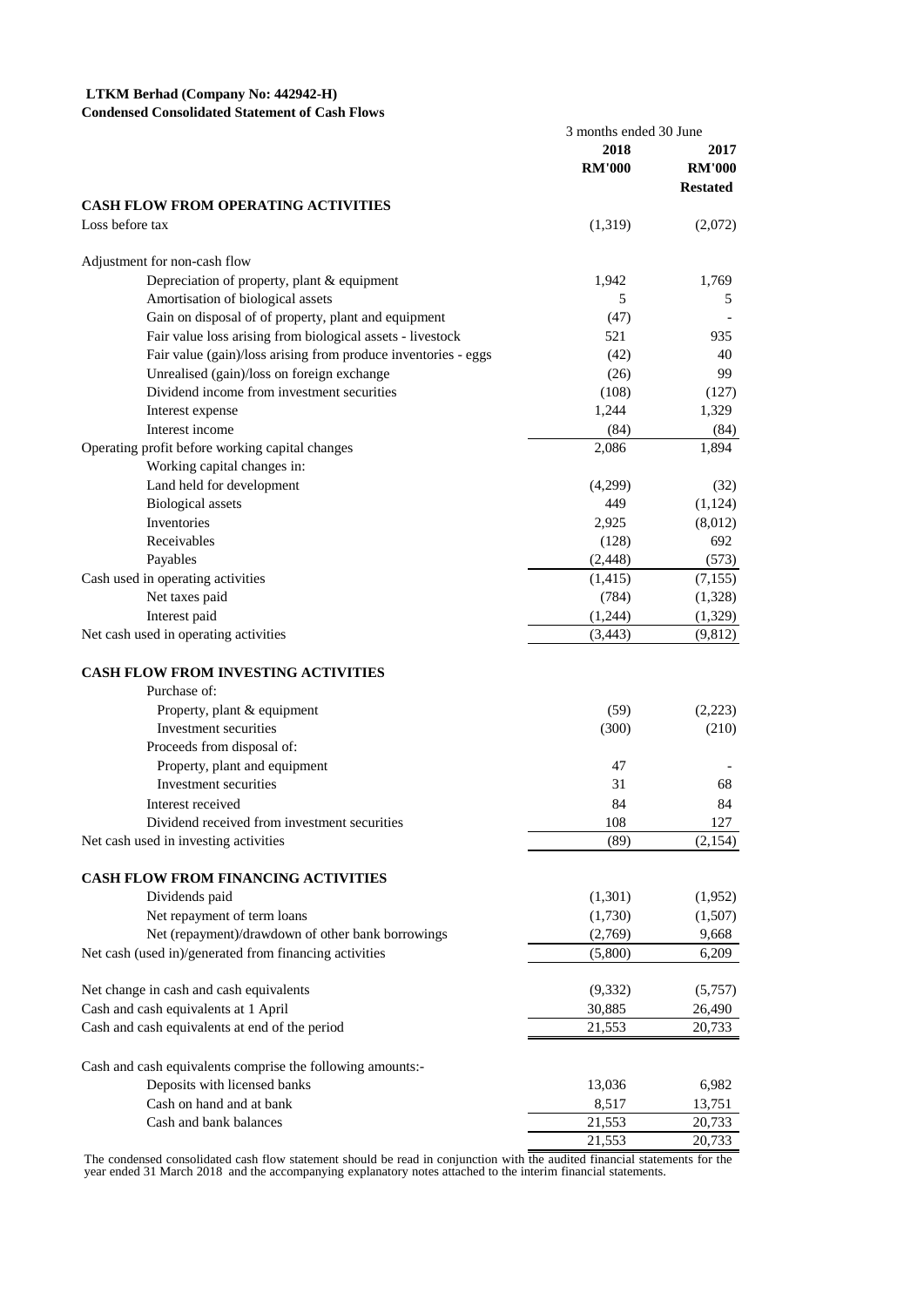#### **PART A – Explanatory Notes Pursuant to FRS 134 – Paragraph 16**

#### **A1. Basis of Preparation**

The interim financial statements are unaudited and have been prepared in accordance with the requirements of MFRS 134: Interim Financial Reporting and paragraph 9.22 of the Listing Requirements of Bursa Malaysia Securities Berhad.

The interim financial statements should be read in conjunction with the audited financial statements for the year ended 31 March 2018. These explanatory notes attached to the interim financial statements provide an explanation of events and transactions that are significant to an understanding of the changes in the financial position and performance of the Group since the year ended 31 March 2018.

The financial statements of the Group for the financial period ended 30 June 2018 are the first set of financial statements prepared in accordance with the Malaysian Financial Reporting Standards ("MFRS") Framework. The date of transition to the MFRS Framework was on 1 April 2017.

The Group has consistently applied the same accounting policies in its opening MFRS statement of financial position as at 1 April 2017 and throughout all comparable interim periods presented, as if these policies had always been in effect. Comparative information in these interim financial statements have been restated to give effect to these changes and the financial impact on transition from FRS in Malaysia to MFRS as disclosed as follows:-

#### a) Property, plant and equipment

Upon first time adoption of the MFRS Framework, the Group has elected to use the previous revaluation of the freehold and leasehold land and certain buildings classified under property, plant and equipment as deemed cost. Accordingly, the carrying amounts of these property, plant and equipment as at the date of transition have not been restated. The revaluation reserve as at the date of transition was transferred to retained earnings.

#### b) Biological assets and produce inventories

With MFRS 141: Agriculture came effect, the biological assets and produce inventories within the scope of MFRS 141 are measured at fair value less costs to sell with fair value changes recognized in profit or loss.

#### c) Investment securities

Upon adoption of MFRS Framework, under MFRS 9: Financial Instruments, the Group has elected to present the subsequent changes of fair value and any gain or loss on disposal of an investment in equity instruments in other comprehensive income. The changes are carried in the Fair Value through Other Comprehensive Income ("FVTOCI") reserve in equity.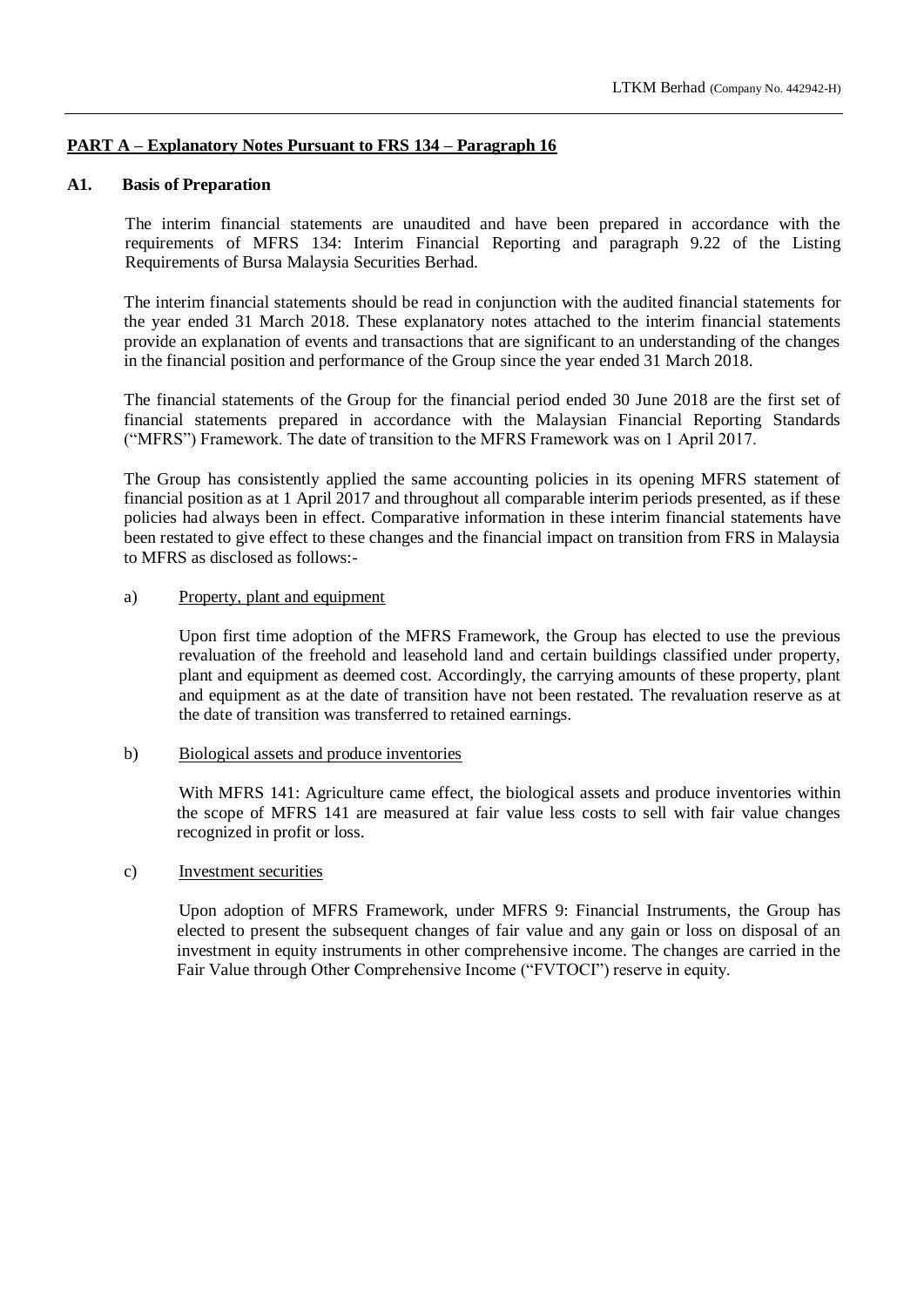The effects of the adoption of transition from FRSs to MFRSs are as follows:

# **Condensed Consolidated Statement of Financial Position**

|                                                        | <b>Previously</b><br>stated under<br><b>FRS</b> | <b>Effects</b> on<br>adoption of<br><b>MFRS</b> | <b>Restated</b><br>under<br><b>MFRS</b> |
|--------------------------------------------------------|-------------------------------------------------|-------------------------------------------------|-----------------------------------------|
|                                                        | <b>RM'000</b>                                   | <b>RM'000</b>                                   | <b>RM'000</b>                           |
| <u>As at 31 March 2018</u>                             |                                                 |                                                 |                                         |
| <b>Non-current assets</b>                              |                                                 |                                                 |                                         |
| Property, plant and equipment                          | 97,597                                          | (157)                                           | 97,440                                  |
| Investment properties                                  | 103,295                                         |                                                 | 103,295                                 |
| <b>Current assets</b>                                  |                                                 |                                                 |                                         |
| Biological assets - livestocks                         | 13,873                                          | 1,786                                           | 15,659                                  |
| Inventories - produce inventories                      | 720                                             | 90                                              | 810                                     |
| <b>Non-current liabilities</b>                         |                                                 |                                                 |                                         |
| Deferred tax liabilities                               | 6,888                                           | 382                                             | 7,270                                   |
| <b>Equity</b>                                          |                                                 |                                                 |                                         |
| Asset revaluation reserve                              | 37,295                                          | (37,295)                                        |                                         |
| Available-for-sale reserve                             | 1,080                                           | (1,080)                                         |                                         |
| <b>FVTOCI</b> reserve                                  |                                                 | 1,467                                           | 1,467                                   |
| Retained profits                                       | 127,806                                         | 38,245                                          | 166,051                                 |
|                                                        |                                                 |                                                 |                                         |
| As at 1 April 2017                                     |                                                 |                                                 |                                         |
| <b>Non-current assets</b>                              | 97,333                                          | (51)                                            |                                         |
| Property, plant and equipment<br>Investment properties | 103,295                                         |                                                 | 97,282<br>103,295                       |
|                                                        |                                                 |                                                 |                                         |
| <b>Current assets</b>                                  |                                                 |                                                 |                                         |
| Biological assets - livestocks                         | 14,321<br>880                                   | 1,621<br>106                                    | 15,942<br>986                           |
| Inventories - produce inventories                      |                                                 |                                                 |                                         |
| <b>Non-current liabilities</b>                         |                                                 |                                                 |                                         |
| Deferred tax liabilities                               | 7,170                                           | 402                                             | 7,572                                   |
| <b>Equity</b>                                          |                                                 |                                                 |                                         |
| Asset revaluation reserve                              | 37,310                                          | (37,310)                                        |                                         |
| Available-for-sale reserve                             | 7,416                                           | (7, 416)                                        |                                         |
| <b>FVTOCI</b> reserve                                  |                                                 | 7,416                                           | 7,416                                   |
| Retained profits                                       | 127,864                                         | 38,584                                          | 166,448                                 |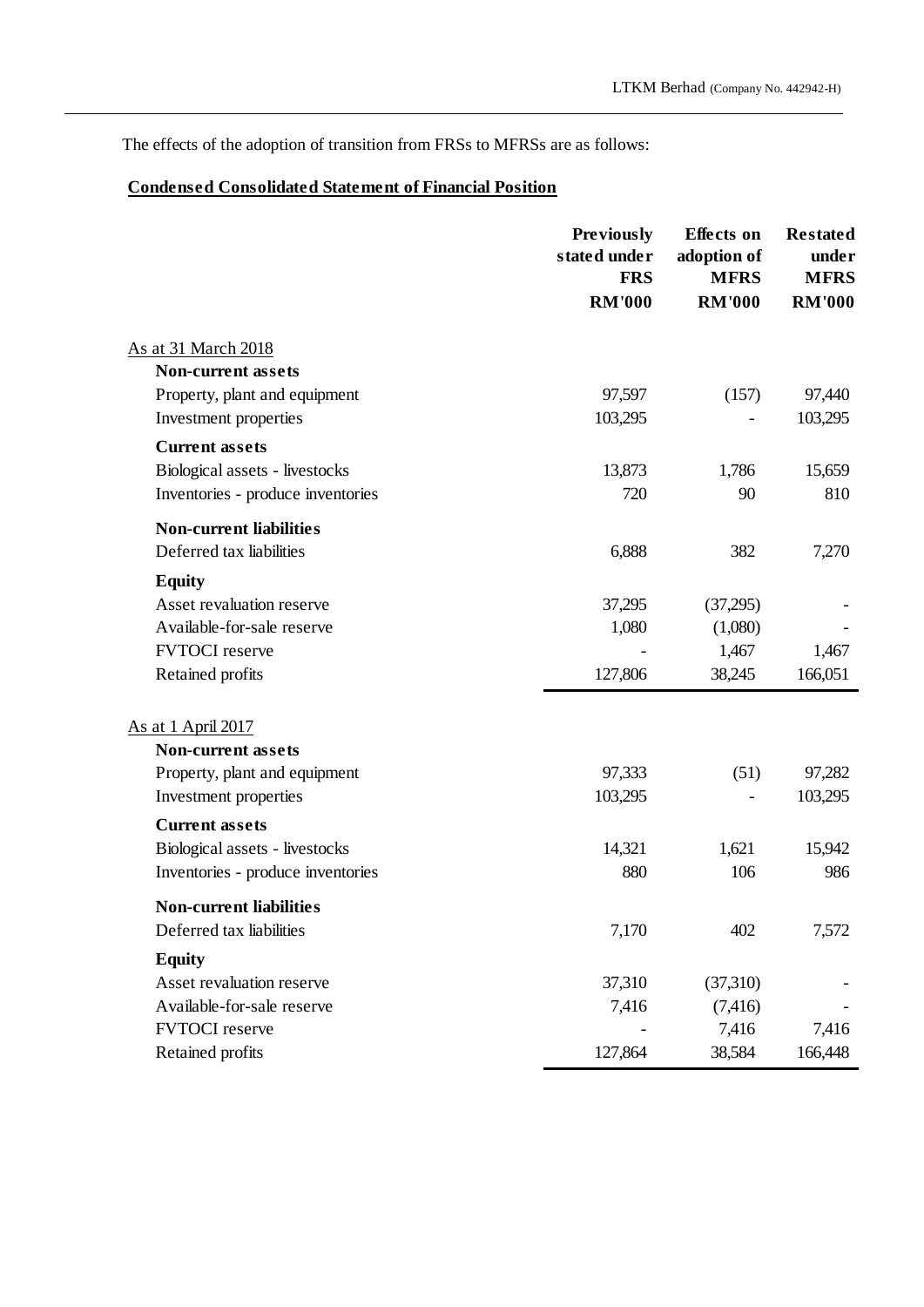The effects of the adoption of transition from FRSs to MFRSs are as follows (contd):

# **Condensed Consolidated Statement of Comprehensive Income**

|                                                                                | <b>Previously</b><br>stated under<br><b>FRS</b> | <b>Effects</b> on<br>adoption of<br><b>MFRS</b> | <b>Restated</b><br>under<br><b>MFRS</b> |  |
|--------------------------------------------------------------------------------|-------------------------------------------------|-------------------------------------------------|-----------------------------------------|--|
|                                                                                | <b>RM'000</b>                                   | <b>RM'000</b>                                   | <b>RM'000</b>                           |  |
| Corresponding preceding quarter ended 30 June 2017                             |                                                 |                                                 |                                         |  |
| Cost of sales                                                                  | (36,766)                                        | (1,002)                                         | (37,768)                                |  |
| Gross profit                                                                   | 3,046                                           | (1,002)                                         | 2,044                                   |  |
| Other income                                                                   | 736                                             | (437)                                           | 299                                     |  |
| Other expenses                                                                 | (167)                                           | 68                                              | (99)                                    |  |
| Taxation                                                                       | (358)                                           | 241                                             | (117)                                   |  |
| Loss net of tax                                                                | (1,059)                                         | (1,130)                                         | (2,189)                                 |  |
| Loss net of tax attributable to:                                               |                                                 |                                                 |                                         |  |
| Owners of the Parent                                                           | (1,059)                                         | (1,130)                                         | (2,189)                                 |  |
| Other comprehensive income, net of tax :-<br>Net change of AFS/FVTOCI reserve: |                                                 |                                                 |                                         |  |
| - gain on fair value changes                                                   | 993                                             | 440                                             | 1,433                                   |  |
| - impairment loss transferred to profit or loss                                | 68                                              | (68)                                            |                                         |  |
| - loss transferred to profit or loss upon disposal                             | 3                                               | (3)                                             |                                         |  |
| Total comprehensive loss attributable to:                                      |                                                 |                                                 |                                         |  |
| Owners of the Parent                                                           | 5                                               | (761)                                           | (756)                                   |  |

The Group has not early adopted the following new and Amendments to MFRSs, which have been issued and will be effective for the financial periods as stated below: -

| Description                                                             | Effective date for financial<br>periods beginning on or after |
|-------------------------------------------------------------------------|---------------------------------------------------------------|
| MFRS 16: Leases                                                         | 1 January 2019                                                |
| Amendments to MFRS 3: Business Combination (Annual Improvements to      |                                                               |
| MFRSs 2015-2017 Cycle                                                   | 1 January 2019                                                |
| Amendments to MFRS 11: Joint Arrangements (Annual Improvement to MFRSs) |                                                               |
| 2015-2017 Cycle                                                         | 1 January 2019                                                |
| Amendments to MFRS 112: Income Taxes (Annual Improvement to MFRSs)      |                                                               |
| 2015-2017 Cycle                                                         | 1 January 2019                                                |
| Amendments to MFRS 123: Borrowings Costs (Annual Improvement to MFRSs   |                                                               |
| 2015-2017 Cycle                                                         | 1 January 2019                                                |
| Amendments to FRS 10 and FRS 128: Sale or Contribution of Assets        |                                                               |
| between an Investor and Its Associate or Joint Venture                  | Deferred                                                      |
|                                                                         |                                                               |

The new and amendments to MFRSs will be adopted by the Group when they become effective and that the initial applications of these Standards are not expected to have material impact on the financial statements of the Group.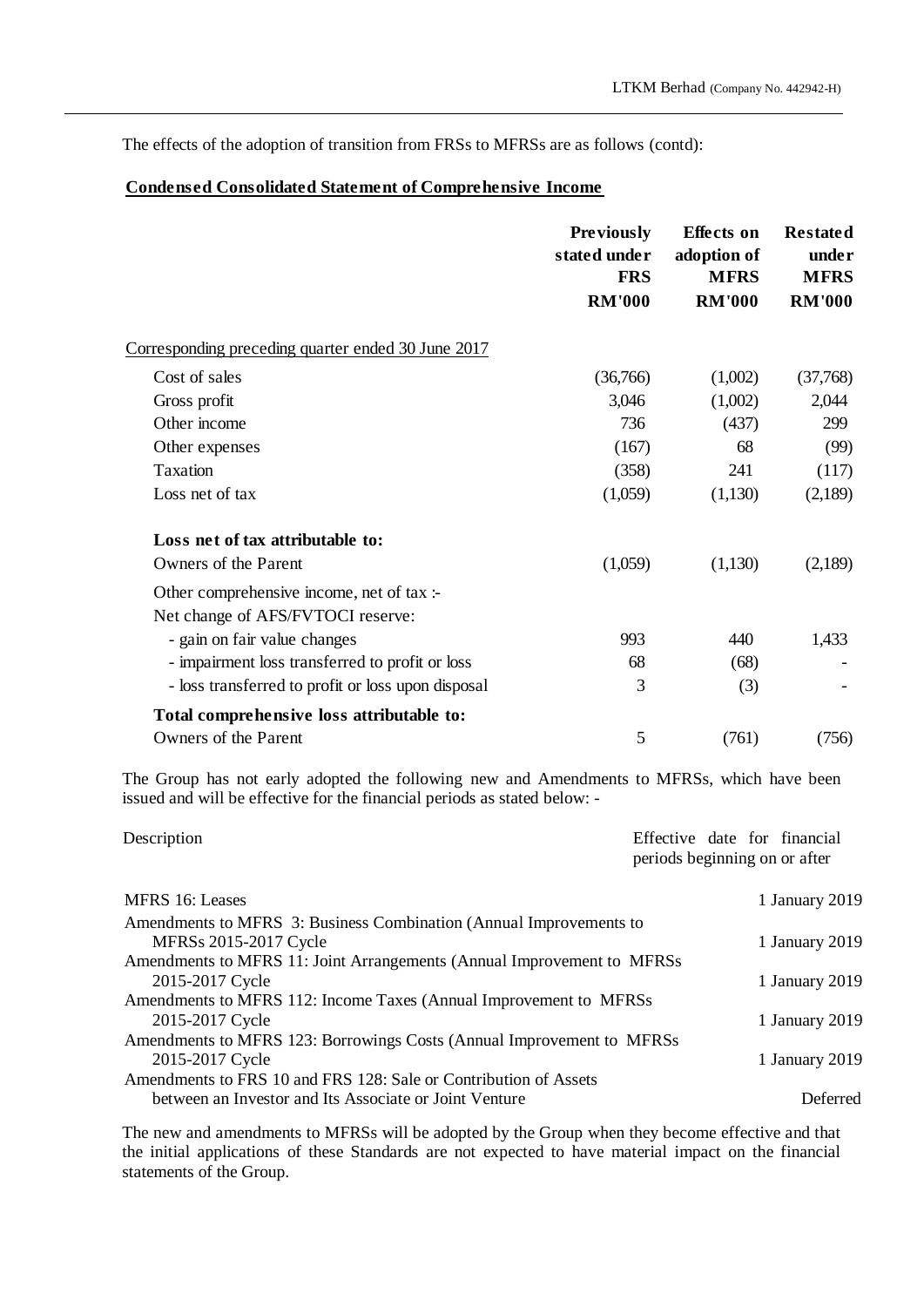#### **A2. Audit Report on Preceding Annual Financial Statements**

The auditors' report on the financial statements for the year ended 31 March 2018 was not qualified.

#### **A3. Segmental Information**

|                            | 3 months ended |                 |               |
|----------------------------|----------------|-----------------|---------------|
|                            | $30 - Jun-18$  | 30-Jun-17       | <b>Change</b> |
|                            |                | <b>Restated</b> |               |
|                            | <b>RM'000</b>  | <b>RM'000</b>   | $\frac{0}{0}$ |
| Segment revenue            |                |                 |               |
| Poultry & related products | 38,851         | 39,023          | $-0.4%$       |
| Extraction & sale of sand  | 483            | 699             | $-31%$        |
| Investment holdings        | 90             | 90              | 0%            |
| Total                      | 39,424         | 39,812          | $-1\%$        |
| Segment results            |                |                 |               |
| Poultry & related products | (191)          | (1,138)         | 83%           |
| Investment holdings        | (840)          | (930)           | 10%           |
| Extraction & sale of sand  | (83)           | 208             | $-140%$       |
| Property development       | (205)          | (212)           | 3%            |
| Loss before tax            | (1,319)        | (2,072)         | 36%           |
| Less: Tax expense          | (563)          | (117)           | 381%          |
| Loss net of tax            | (1,882)        | (2,189)         | 14%           |

#### **A4. Unusual Items due to their Nature, Size or Incidence**

There were no unusual items affecting assets, liabilities, equity, net income or cash flows during the financial quarter ended 31 March 2018.

#### **A5. Changes in Estimate**

There were no changes in the estimates that have had a material effect in the current quarter results.

#### **A6. Comments about Seasonal or Cyclical Factors**

The Group's performance is not significantly affected by major festive seasons.

# **A7. Dividends Paid**

On 6 April 2018, the Company has paid an interim single-tier dividend of 1 sen per ordinary share in respect of the financial year ended 31 March 2018 amounting to RM1,301,040.

#### **A8. Carrying Amount of Revalued Assets**

There was no changes in the valuation of property, plant and equipment brought forward from the previous annual financial statements.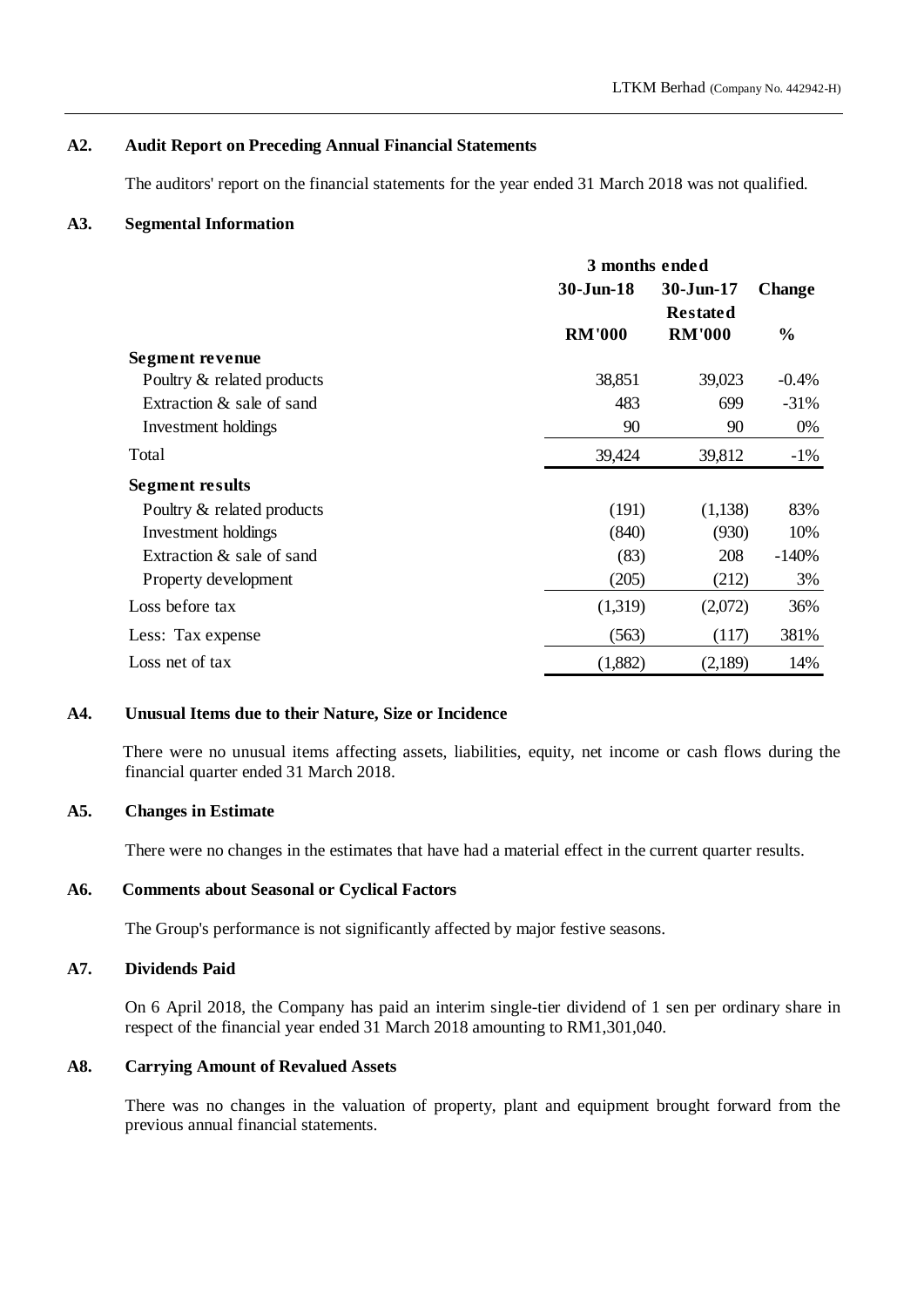### **A9. Debt and Equity Securities**

There were no issuances, repurchases, and repayments of debt and equity securities during the quarter under review.

# **A10. Changes in Composition of the Group**

There were no changes in the composition of the Group during the quarter under review.

#### **A11. Changes in Contingent Liabilities and Contingent Assets**

There were no changes in other contingent liabilities or contingent assets since the last annual balance sheet as at 31 March 2018.

### **A12. Subsequent Events**

There were no material events subsequent to the end of the interim period that have not been reflected in the financial statements or to be disclosed as at the date of this report.

### **A13. Loss for the Period**

Loss for the period is arrived at after crediting/ (charging):

|                                            | <b>Current Quarter</b><br>3 months ended |                 |  |
|--------------------------------------------|------------------------------------------|-----------------|--|
|                                            |                                          |                 |  |
|                                            | $30-J$ un-18                             | 30-Jun-17       |  |
|                                            |                                          | <b>Restated</b> |  |
|                                            | (RM'000)                                 | (RM'000)        |  |
| Interest income                            | 84                                       | 84              |  |
| Other income including investment income   | ┏<br>200                                 | 170             |  |
| Interest expense                           | (1,244)                                  | (1,329)         |  |
| Depreciation & amortisation                | (1,947)                                  | (1,774)         |  |
| Provision for and write off of receivables |                                          |                 |  |
| Provision for and write off of inventories |                                          |                 |  |
| Gain on disposal of :                      |                                          |                 |  |
| Quoted shares                              |                                          |                 |  |
| Unquoted investments                       |                                          |                 |  |
| Properties                                 |                                          |                 |  |
| Impairment of assets                       |                                          |                 |  |
| Foreign exchange (loss)/gain:-             |                                          |                 |  |
| Realised (loss)/gain                       | 118                                      | 45              |  |
| Unrealised (loss)/gain                     | 26                                       | (99)            |  |
| Gain/(loss) on derivatives                 |                                          |                 |  |
| Exceptional items                          |                                          |                 |  |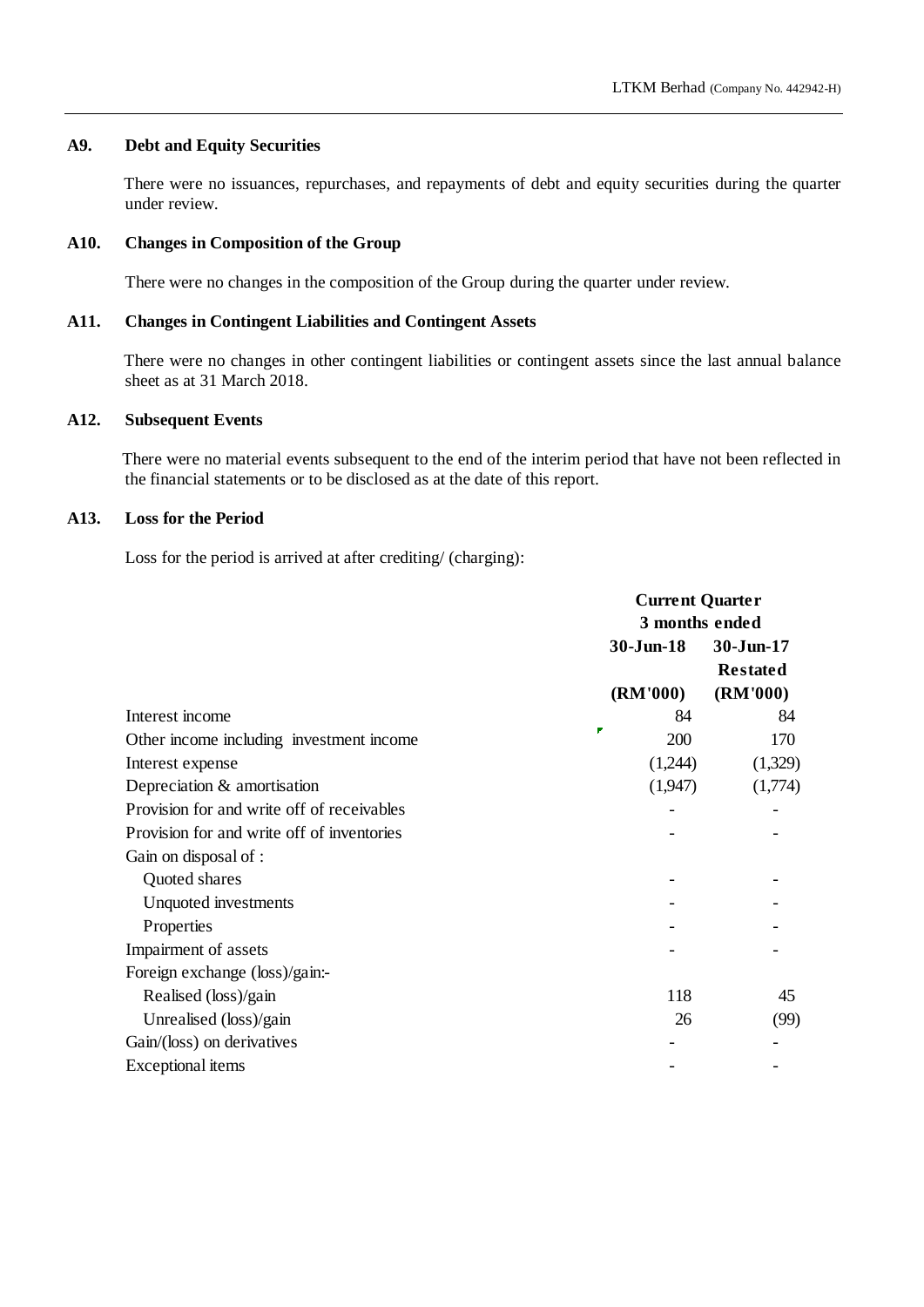# **B. BMSB Listing Requirements (Part A of Appendix 9B)**

# **B1. Review of Performance**

|                            | Preceding<br>Year |                              |                       |  |
|----------------------------|-------------------|------------------------------|-----------------------|--|
|                            |                   | <b>Current Corresponding</b> |                       |  |
|                            | Quarter           |                              | <b>Quarter Change</b> |  |
|                            |                   | <b>Restated</b>              |                       |  |
|                            | <b>RM'000</b>     | <b>RM'000</b>                | $\frac{0}{0}$         |  |
| Segment revenue            |                   |                              |                       |  |
| Poultry & related products | 38,851            | 39,023                       | $-0.4%$               |  |
| Extraction & sale of sand  | 483               | 699                          | $-31%$                |  |
| Investment holdings        | 90                | 90                           | 0%                    |  |
| Total                      | 39,424            | 39,812                       | $-1\%$                |  |
| Segment result             |                   |                              |                       |  |
| Poultry & related products | (191)             | (1,138)                      | 83%                   |  |
| Investment holdings        | (840)             | (930)                        | 10%                   |  |
| Extraction & sale of sand  | (83)              | 208                          | $-140%$               |  |
| Property development       | (205)             | (212)                        | 3%                    |  |
| Loss before tax            | (1,319)           | (2,072)                      | 36%                   |  |
| Less: Tax expense          | (563)             | (117)                        | 381%                  |  |
| Loss net of tax            | (1,882)           | (2,189)                      | 14%                   |  |

The Group registered a revenue of RM39.42 million and a loss net of tax of RM1.88 million for the current quarter as compared to a revenue of RM39.81 million and a loss net of tax of RM2.19 million in the same quarter of previous year. Revenue from poultry dropped slightly by 0.4% but losses decreased by 83% due to decrease in cost of sales as compared to same quarter of previous year.

Investment holdings segment recorded loss due mainly to financing cost on investment properties.

Property development segment has not recorded any revenue and earnings as the Group's property development projects have not been launched.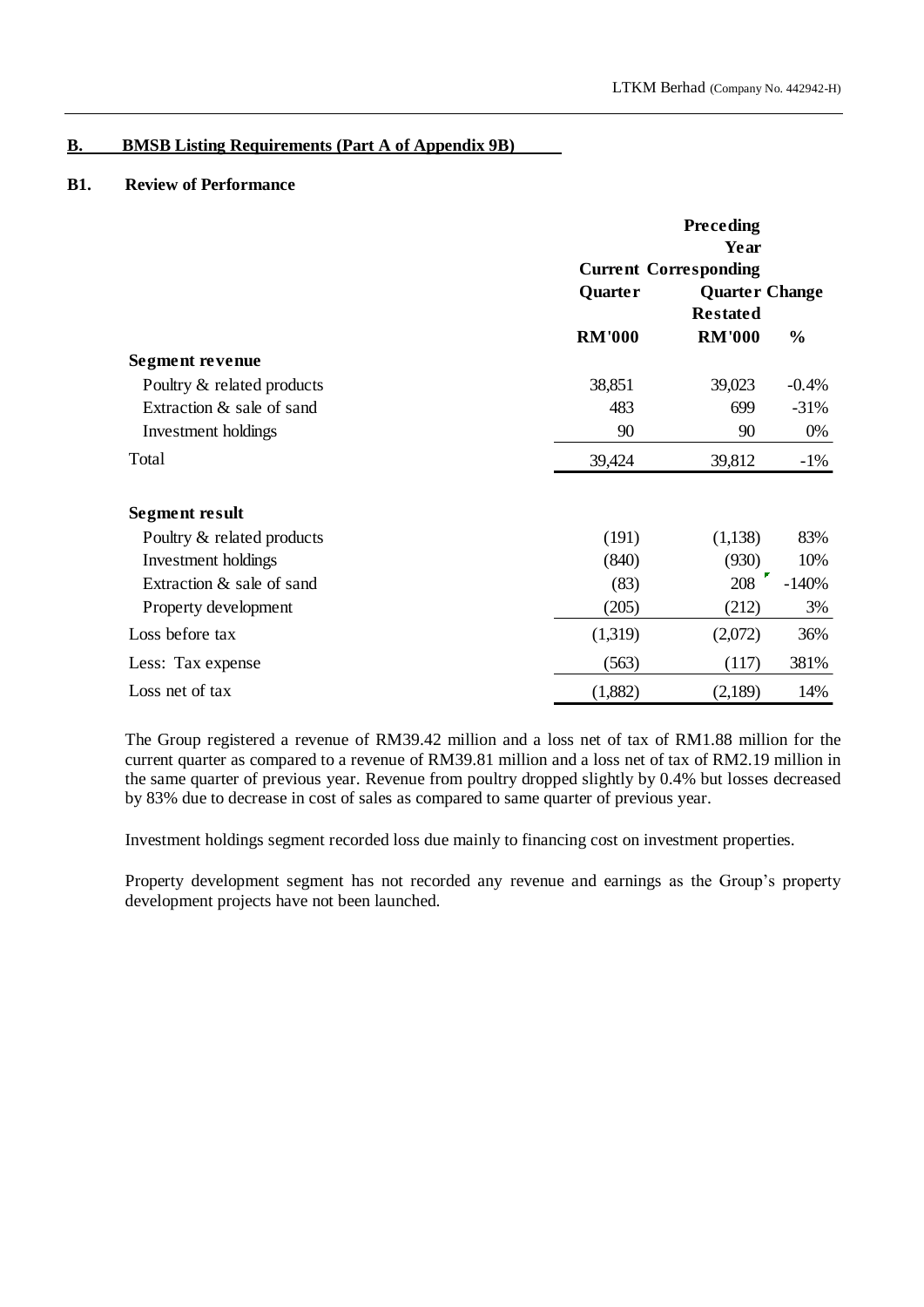|                            |               | <b>Immediate</b>                                |               |
|----------------------------|---------------|-------------------------------------------------|---------------|
|                            |               | <b>Current Quarter Preceding Quarter Change</b> |               |
|                            |               | <b>Restated</b>                                 |               |
|                            | <b>RM'000</b> | <b>RM'000</b>                                   | $\frac{0}{0}$ |
| Segment revenue            |               |                                                 |               |
| Poultry & related products | 38,851        | 43,684                                          | $-11\%$       |
| Extraction & sale of sand  | 483           | 732                                             | $-34\%$       |
| Investment holdings        | 90            | 90                                              | 0%            |
| Total                      | 39,424        | 44,506                                          | $-11\%$       |
|                            |               |                                                 |               |
| Segment result             |               |                                                 |               |
| Poultry & related products | (191)         | 4,168                                           | $-105\%$      |
| Investment holdings        | (840)         | (1,063)                                         | 21%           |
| Extraction & sale of sand  | (83)          | 133                                             | $-163%$       |
| Property development       | (205)         | (313)                                           | 34%           |
| $(Loss)/profit$ before tax | (1,319)       | 2,925                                           | $-145%$       |

#### **B2. Variation of result Against Preceding Quarter**

The Group posted a loss before tax of RM1.32 million for the current quarter versus profit before tax of RM2.93 million in the preceding quarter mainly due to lower earnings from poultry. Revenue from poultry had dropped by 11% due to lower egg prices and lower volume of eggs sold. Poultry segment's earnings dropped by 105% in tandem with lower revenue, coupled with increase in cost of major raw materials particularly corn and soybean. The loss from investment is due mainly to financing cost of the investment properties. The property development segment has no contribution yet as development project have not been launched. As a result, the Group's earnings dropped by 145% as compared to preceding quarter.

#### **B3. Commentary on Prospects**

The Board views the next period to continue to be challenging due to depressed egg prices as the oversupply situation continues to plague the market.

No material contributions are expected from the other segments in the next period.

#### **B4. Profit Forecast or Profit Guarantee**

This is not applicable.

#### **B5. Tax Expenses**

| 3 months ended | 3 months ended |
|----------------|----------------|
| 30.06.18       | 30.06.17       |
|                | Restated       |
| RM'000         | RM'000         |
| 405            | 359            |
| 1,136          |                |
| (978)          | (242)          |
| 563            | 117            |
|                |                |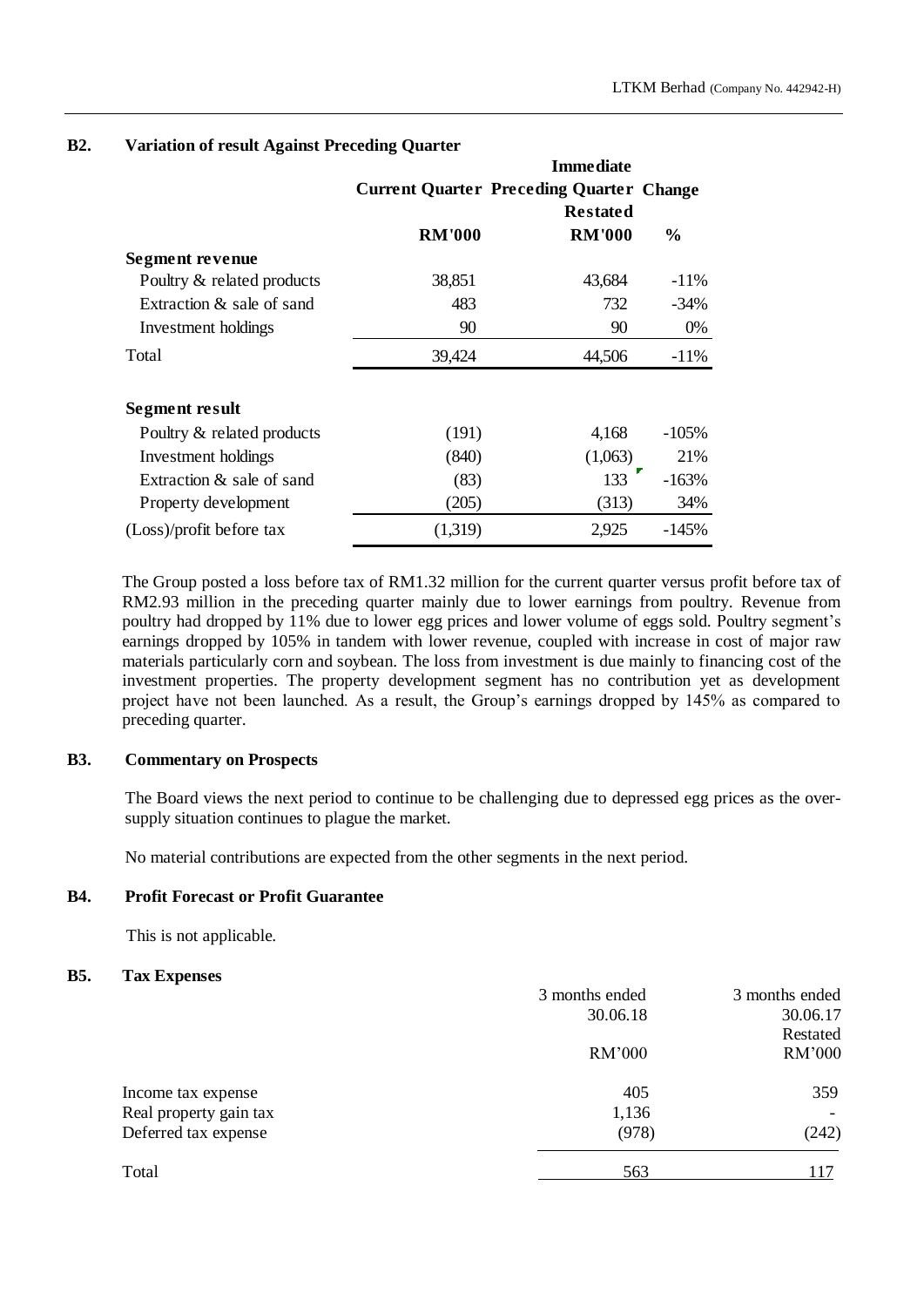# **B5. Tax Expenses (contd.)**

The effective tax rate for the current period is higher than the statutory rate of 24% due to certain taxable income and unallowable expenses.

#### **B6. Corporate Proposals**

(a) Status of Corporate Proposals

There were no corporate proposals announced but not completed as at 9 August 2018.

(b) Status of Utilisation of Proceeds

Not applicable as there was no corporate proposal to raise funds.

#### **B7. Borrowings**

a) The analysis of Group borrowings classified under short term and long-term categories are as follows:

|                         |               | As at 30.06.2018 As at 30.06.2017 |  |  |  |
|-------------------------|---------------|-----------------------------------|--|--|--|
|                         | <b>RM'000</b> | <b>RM'000</b>                     |  |  |  |
| Short term              |               |                                   |  |  |  |
| Secured:-               |               |                                   |  |  |  |
| Term loans              | 6,872         | 5,185                             |  |  |  |
| Banker acceptance       | 2,833         | 1,864                             |  |  |  |
| Revolving credit        | 6,500         | 10,000                            |  |  |  |
|                         | 16,205        | 17,049                            |  |  |  |
| Unsecured:-             |               |                                   |  |  |  |
| Term loans              | 700           | 1,732                             |  |  |  |
| Banker acceptance       | 3,761         | 5,246                             |  |  |  |
| Revolving credit        | 5,000         | 5,000                             |  |  |  |
|                         | 9,461         | 11,978                            |  |  |  |
|                         | 25,666        | 29,027                            |  |  |  |
| Long term               |               |                                   |  |  |  |
| Secured:-               |               |                                   |  |  |  |
| Term loans              | 60,917        | 62,840                            |  |  |  |
| Unsecured:-             |               |                                   |  |  |  |
| Term loans              | 45            | 745                               |  |  |  |
|                         | 60,962        | 63,585                            |  |  |  |
| <b>Total borrowings</b> | 86,628        | 92,612                            |  |  |  |

b) There were no borrowings in foreign currency as at 30 June 2018.

c) Effective average cost of borrowings based on exposure as at 30 June 2018 was 6.15% (2017: 6.00%).